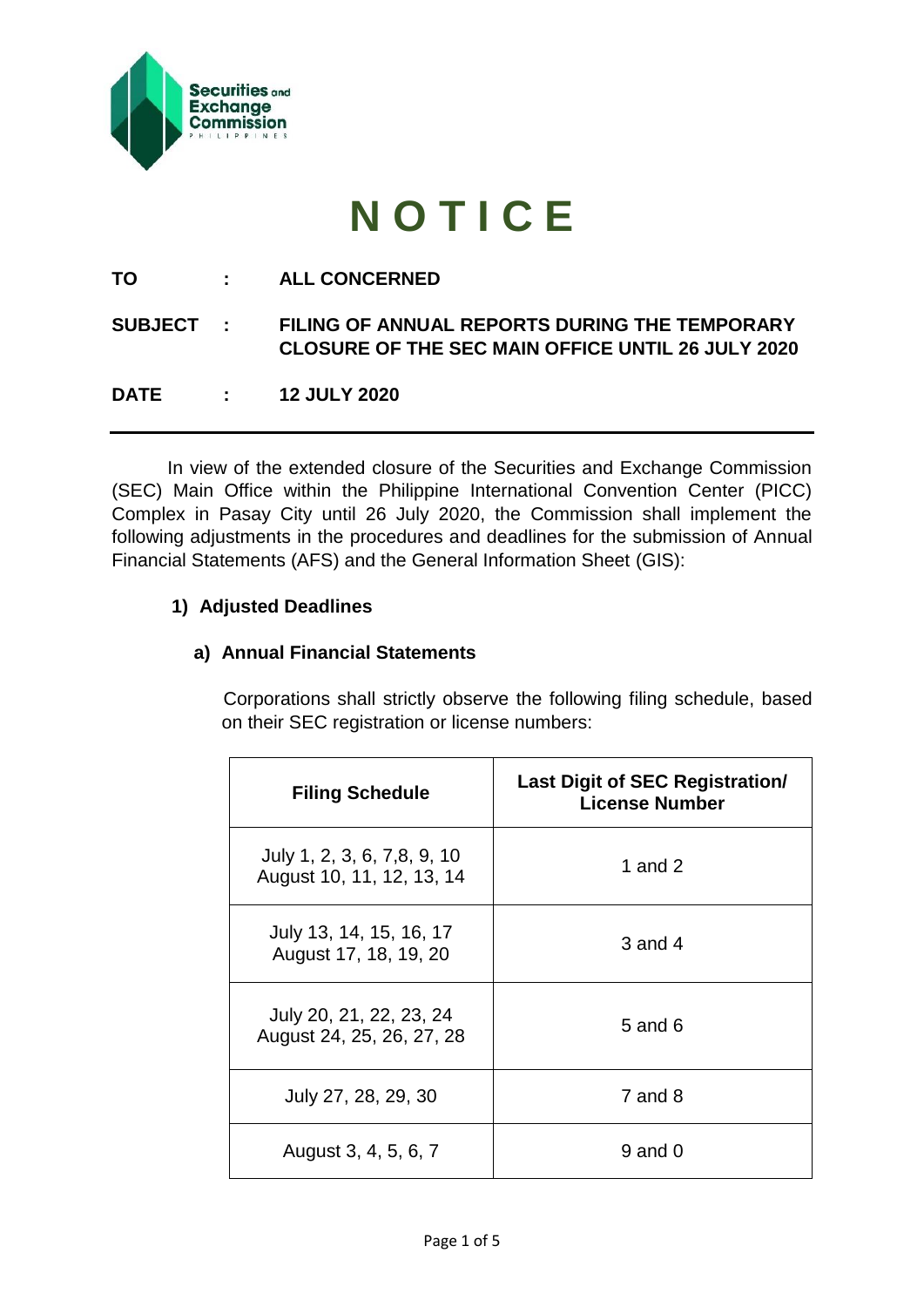# **b) General Information Sheet**

Corporations, which held their annual stockholders' meetings during the Enhanced Community Quarantine and Modified Enhanced Community Quarantine in the National Capital Region, will still have **until 31 August 2020** to submit their GIS.

# **2) Modes of Filing**

# **a) Via Courier Only**

Submissions to the SEC Main Office shall be made through courier only using the SENS facility at [https://sens.secexpress.ph](https://sens.secexpress.ph/) while the SEC Main Office remains closed.

Corporations may request for their return copies by including in their submissions prepaid return envelopes with stamps. No request for return copies may be processed on the same day.

Alternatively, corporations may request for plain or authenticated copies of their AFS, GIS and other documents through the SEC Express System at [https://secexpress.ph](https://secexpress.ph/) two months after receipt.

#### **b) Email Submissions**

Corporations may continue sending the scanned copies of their duly signed and, if applicable, notarized reports through email at the following addresses:

| Report                             | <b>Email Address</b>                          |
|------------------------------------|-----------------------------------------------|
| <b>Annual Financial Statements</b> | ermdfs1@sec.gov.ph<br>ermdfs2@sec.gov.ph      |
| <b>General Information Sheet</b>   | mlmliwanag@sec.gov.ph<br>mtdmabuyo@sec.gov.ph |

The documents shall be considered received on the date stated in the Acknowledgment Receipt (AC) the Commission shall send through email. Accordingly, the printed copies may be submitted through courier or the Philippine Postal Corporation (PHLPost) following the filing schedule provided above, but the reckoning of the date of receipt shall be based on the AC.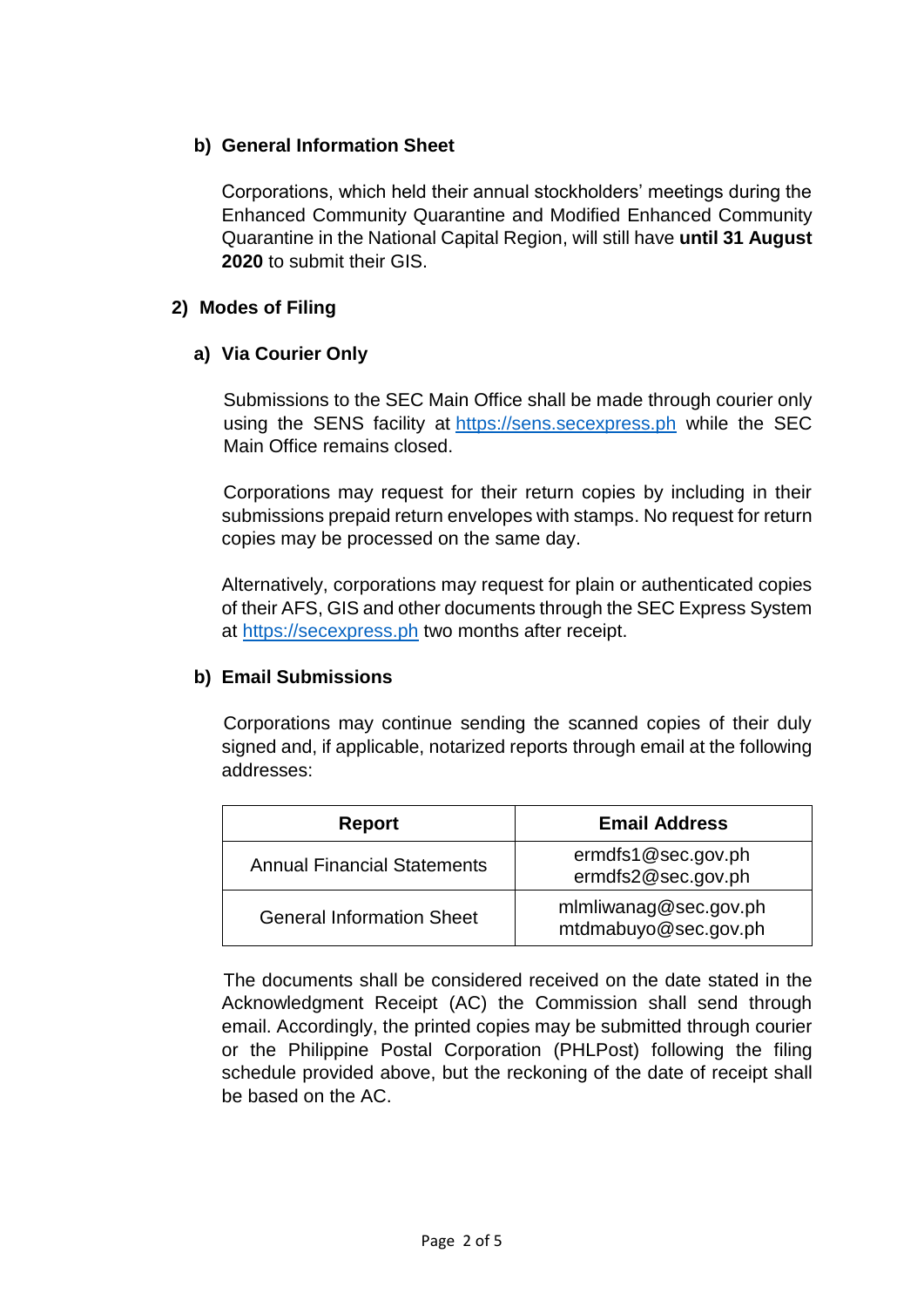Corporations shall follow the pertinent guidelines posted on the SEC website at [http://www.sec.gov.ph/public-information-2/investors](http://www.sec.gov.ph/public-information-2/investors-education-and-information/covid-19-related-issuances/)[education-and-information/covid-19-related-issuances/.](http://www.sec.gov.ph/public-information-2/investors-education-and-information/covid-19-related-issuances/)

#### **c) Submissions to the SEC Extension Offices**

Corporations headquartered outside the National Capital Region may continue filing their reports with the SEC Extension Offices.

Please note, however, that the SEC - Cebu Extension Office shall be closed while Cebu City remains under Enhanced Community **Quarantine** 

# **3) Requests for SEC Documents**

# **a) Online Application Only**

The Commission shall continue accepting requests for plain or authenticated copies of annual reports and other documents submitted by corporations through the SEC Express System at [https://secexpress.ph.](https://secexpress.ph/)

Such requests shall be processed upon the resumption of operations in the SEC Main Office. Accordingly, the documents requested shall be released five (5) to seven (7) working days from 27 July 2020.

#### **b) No Self-service Processing**

The appointment system for self-service processing in the SEC Main Office shall remain suspended until further notice.

The Commission shall make further adjustments in its operations, when necessary. Updates shall be posted on the SEC website, [www.sec.gov.ph,](http://www.sec.gov.ph/) and official Facebook page, @PhilippineSEC.

For clarifications on the foregoing, the public may contact the Commission during office hours through the following interim hotline numbers: (+63) 906-620-2298, (+63) 939-426-6081, (+63) 939-588-5262 and (+63) 918-962-0311.

For other concerns, the public may contact the departments or offices concerned during office hours through the email addresses and interim hotline numbers provided in the attached SEC Contact Center.

Please be guided accordingly.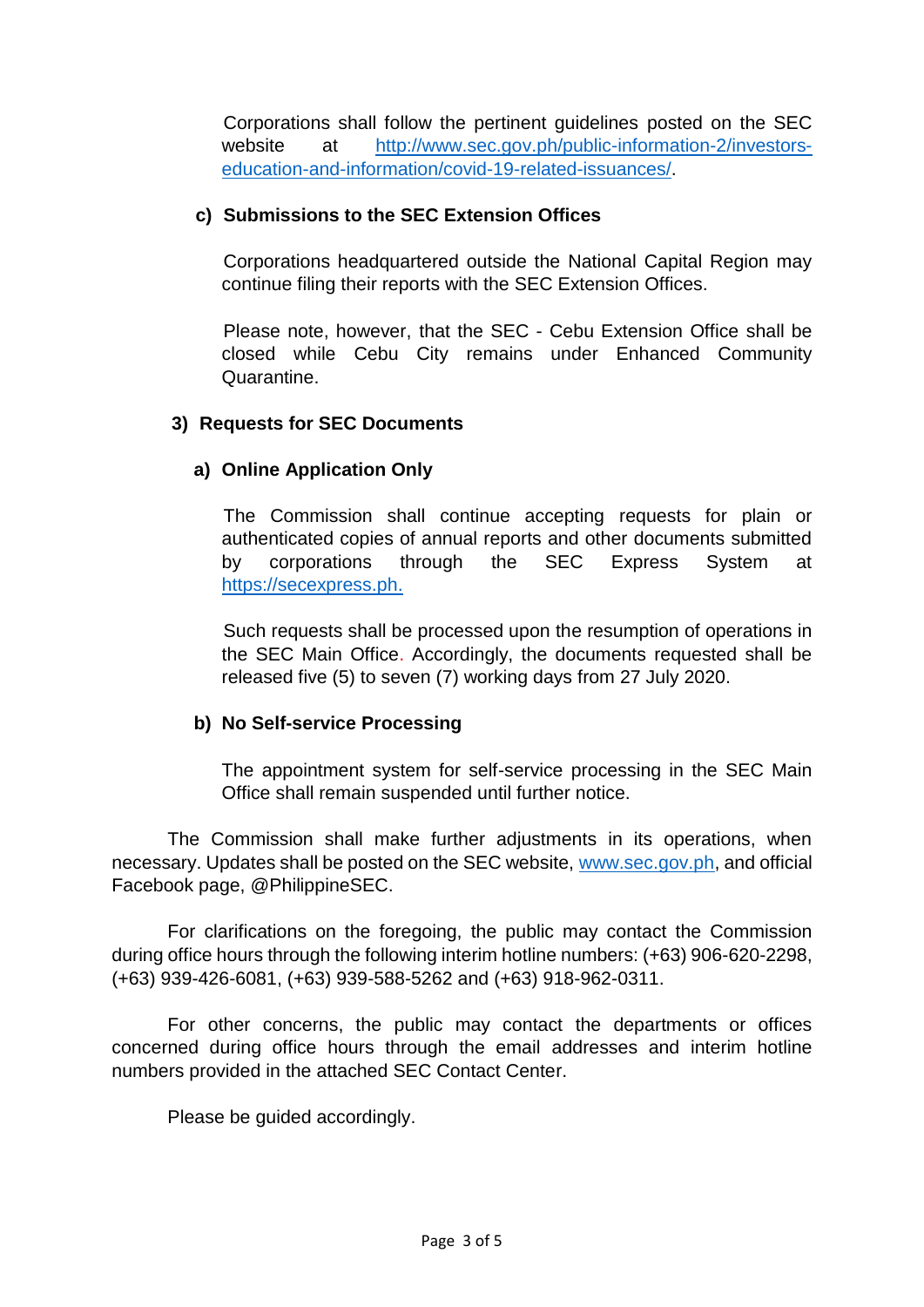

# **SEC CONTACT CENTER**

| <b>MATTERS OF CONCERN</b>                                                                                                                                                              | <b>EMAIL ADDRESS</b>                          | <b>INTERIM HOTLINE</b>                                                                   |  |  |
|----------------------------------------------------------------------------------------------------------------------------------------------------------------------------------------|-----------------------------------------------|------------------------------------------------------------------------------------------|--|--|
| <b>Information &amp; Communications Technology Department</b>                                                                                                                          |                                               |                                                                                          |  |  |
| <b>Filing of Audited Financial Statements (AFS)</b>                                                                                                                                    | ermdfs1@sec.gov.ph<br>ermdfs2@sec.gov.ph      | $(+63)$ 906-620-2298<br>$(+63)$ 939-426-6081<br>(+63) 939-588-5262<br>(+63) 918-962-0311 |  |  |
| <b>Request for Copies of SEC documents</b>                                                                                                                                             | https://secexpress.ph                         |                                                                                          |  |  |
| Filing of the General Information Sheet (GIS)                                                                                                                                          | mlmliwanag@sec.gov.ph<br>mtdmabuyo@sec.gov.ph |                                                                                          |  |  |
| <b>Company Registration and Monitoring Department</b>                                                                                                                                  |                                               |                                                                                          |  |  |
| Online Application through the SEC<br><b>Company Registration System (CRS)</b>                                                                                                         | bearceo@sec.gov.ph                            |                                                                                          |  |  |
| <b>Status of Companies</b>                                                                                                                                                             | kjaquimio@sec.gov.ph                          |                                                                                          |  |  |
| Corporate Records, Change of Corporate<br>Name, Business Purpose, Principal Office<br>Address and Other Ordinary Amendments to<br>the Articles of Incorporation and Bylaws             | dpgabuyo@sec.gov.ph                           | $(+63)$ 998-841-3548<br>(+63) 929-2290-857                                               |  |  |
| Application for Increase/Decrease of Capital,<br><b>Merger and Consolidation</b>                                                                                                       | gpmanzon@sec.gov.ph                           |                                                                                          |  |  |
| <b>Report of Non-holding of Election</b>                                                                                                                                               | cmdnotice@sec.gov.ph                          |                                                                                          |  |  |
| <b>Corporate Governance and Finance Department</b>                                                                                                                                     |                                               |                                                                                          |  |  |
| <b>Mutual Fund Companies, Corporate</b><br>Governance, Financing and Lending<br>Companies, Filing of Annual Reports                                                                    | cgfd@sec.gov.ph                               | $(+63)$ 926-017-0248                                                                     |  |  |
| <b>Markets and Securities Regulation Department</b>                                                                                                                                    |                                               |                                                                                          |  |  |
| Registration of Equity and Debt Securities,<br>Brokers, Dealers, Other Market Participants,<br><b>Publicly Listed Companies</b><br><b>Filing of Annual Reports</b>                     | msrd_covid19@sec.gov.ph                       |                                                                                          |  |  |
| <b>Enforcement and Investor Protection Department</b>                                                                                                                                  |                                               |                                                                                          |  |  |
| Mandatory Disclosure Form (MDF),<br>Compliance with Anti-Money Laundering Act<br>(AMLA) Requirements, Investigation,<br>Cease and Desist Order (CDO),<br><b>Revocation Proceedings</b> | adlanuzajr@sec.gov.ph<br>sltamayo@sec.gov.ph  |                                                                                          |  |  |